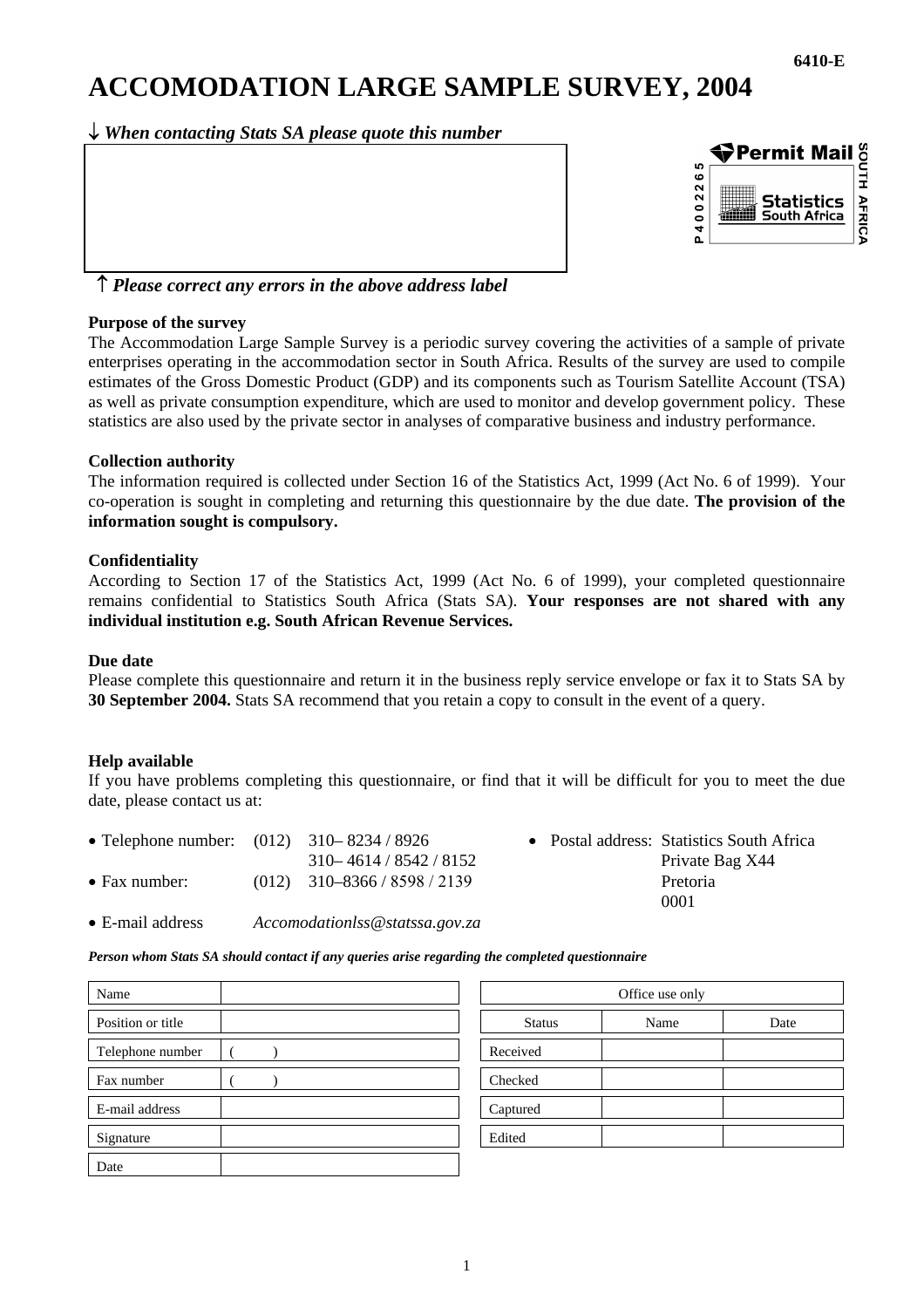• An enterprise is a legal unit or a combination of legal units that includes and directly controls all functions necessary to carry out its production

• The items listed under '**Include'** and '**Exclude'** are only examples and should not be taken as a complete list of items to be included or excluded

Information reported in this questionnaire should comply with South African accounting standards The information provided by you will be treated confidentially. Enterprises are classified by industry and only aggregated data are published

# *Please note*

activities

- All figures should exclude value added tax (VAT)
- Report all monetary values in **thousands of rands** (R '000). Where the values in your accounts are not expressed in thousands of rands, round them off to the nearest thousand rand
- Only the South African-based activities of the enterprise shown on the label should be included on the questionnaire
- If exact figures are not available, provide  $\bullet$ careful estimates

# **Part 1 – General Information**

## **1. Location of the establishment**

## **2. Indicate your type of ownership or type of organisation**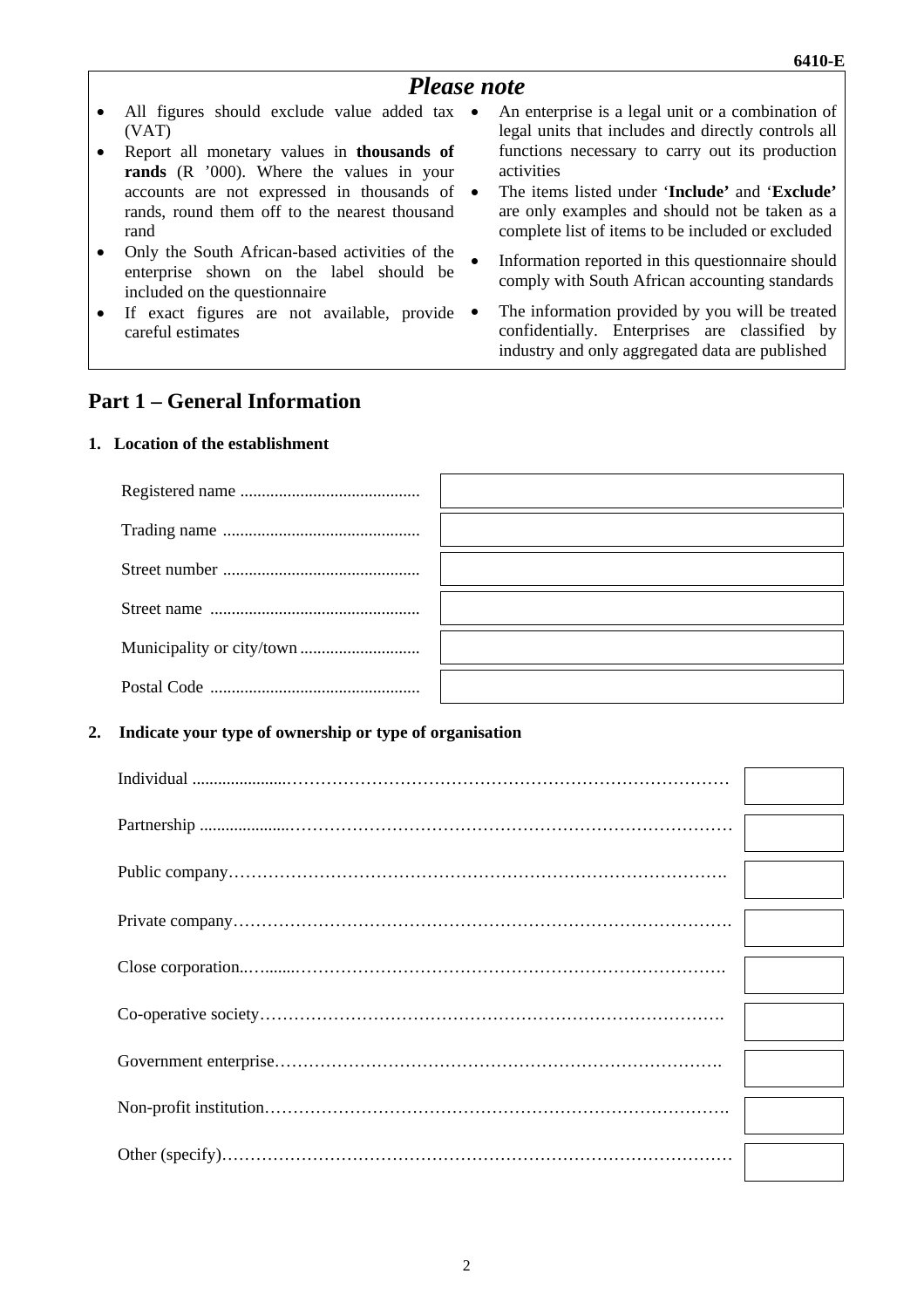# **3. Period covered by this questionnaire**

# *Note*

• This questionnaire must be completed for your financial year **ended** on any date between **1 July 2003** and **30 June 2004**

| Indicate the period covered by this questionnaire                                                                                                                               | From | To |
|---------------------------------------------------------------------------------------------------------------------------------------------------------------------------------|------|----|
| this<br>Indicate any<br>changes in<br>enterprise that occurred since 1 July<br>2002, e.g. change of financial year,<br>takeover, merger, new location,<br>expansion or closure. |      |    |
|                                                                                                                                                                                 |      |    |

# **4. Indicate the main type of establishments under this enterprise**

# **PART 2 – Stay Units**

|    | <b>Definition</b>                                                                                                                                                         |        |
|----|---------------------------------------------------------------------------------------------------------------------------------------------------------------------------|--------|
| ٠  | <b>Stay unit</b> describes the unit of accommodation that is available to be charged out to guests<br>for example, a powered site in a caravan park or a room in a hotel. |        |
|    | Total number of stay units available on the last night of the month                                                                                                       | Number |
| 6. |                                                                                                                                                                           | Number |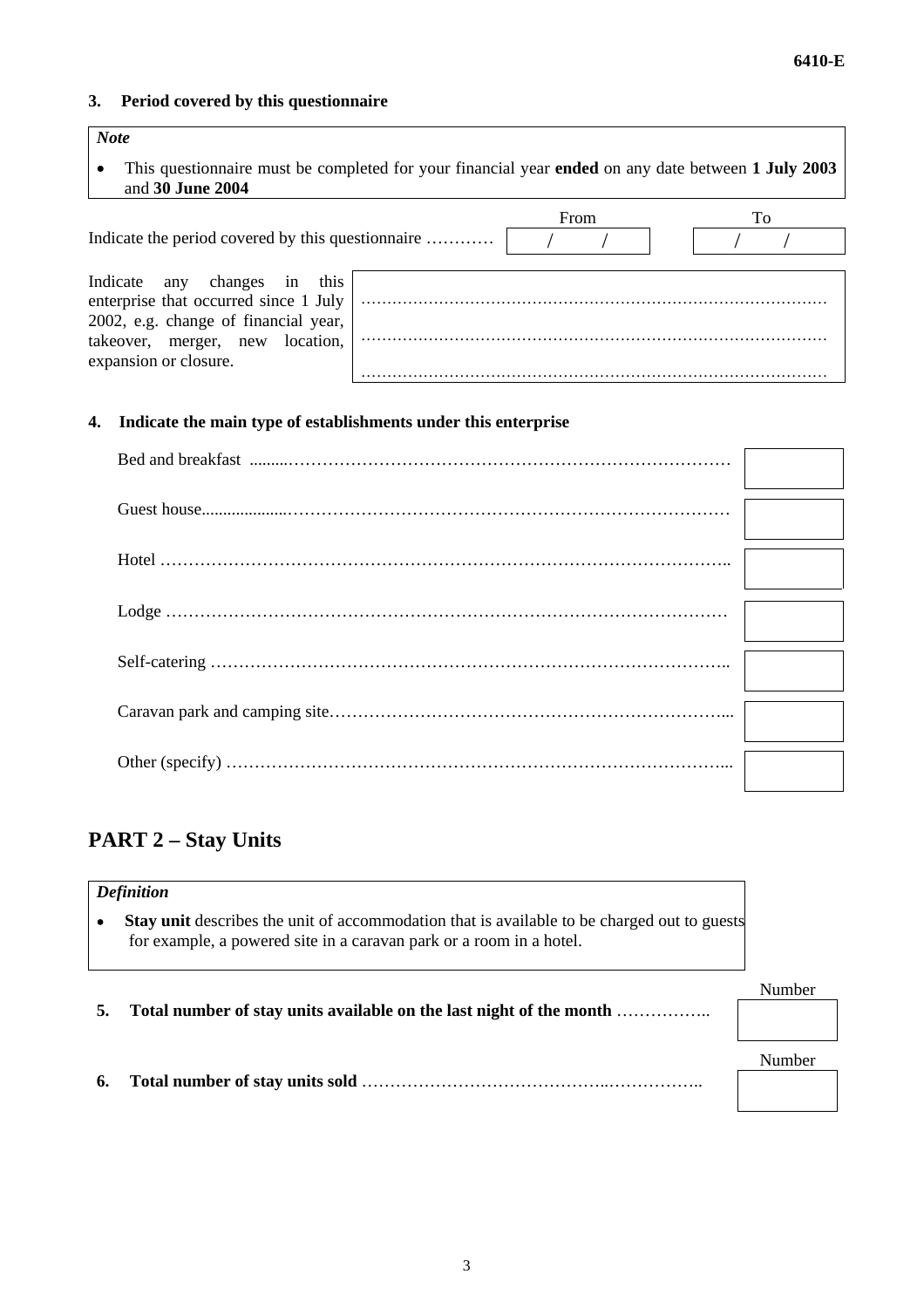# **Part 3 – Employment**

**7. Number of employees who received salaries and wages for the last pay period ended on or before 30 June 2003** 

## *Definitions*

- **Employees** are those people employed by the business/organisation who received payment (in salaries, wages, commission, piece rates or payments in kind) for any part of the reference period (excluding independent contractors)
- **Full-time employees** are those employees (permanent, temporary or casual) who usually work the agreed hours for a full-time employee in a specific occupation. If agreed hours do not apply, employees are regarded as full-time employees if they work 35 hours or more per week
- **Part-time employees** are those employees (permanent, temporary or casual) who are not full-time employees as defined above or who normally work less than 35 hours per week

| Gender | Full Time | Part Time | Total |
|--------|-----------|-----------|-------|
| Male   |           |           |       |
| Female |           |           |       |
| Total  |           |           |       |

## *Include*

- Directors (who received a salary, who did not receive a salary, who received a fee)
- Executive, managerial, casual and any other employee who received payment but who are not included on the main payroll
- Employees who were absent for part or all of the reference period but who received payment through the payroll, including those who commenced or terminated employment
- Employees absent on paid leave or on leave without payment
- People paid by commission only, with no salary or wage component
- Employees who received payment through the payroll from the Compensation Commissioner's Compensation Fund
- Employees based abroad but paid from South Africa

#### **Exclude**

- Any employees **not** paid during the reference period
- Employees based in South Africa but paid from abroad

# **Part 4 – Income items**

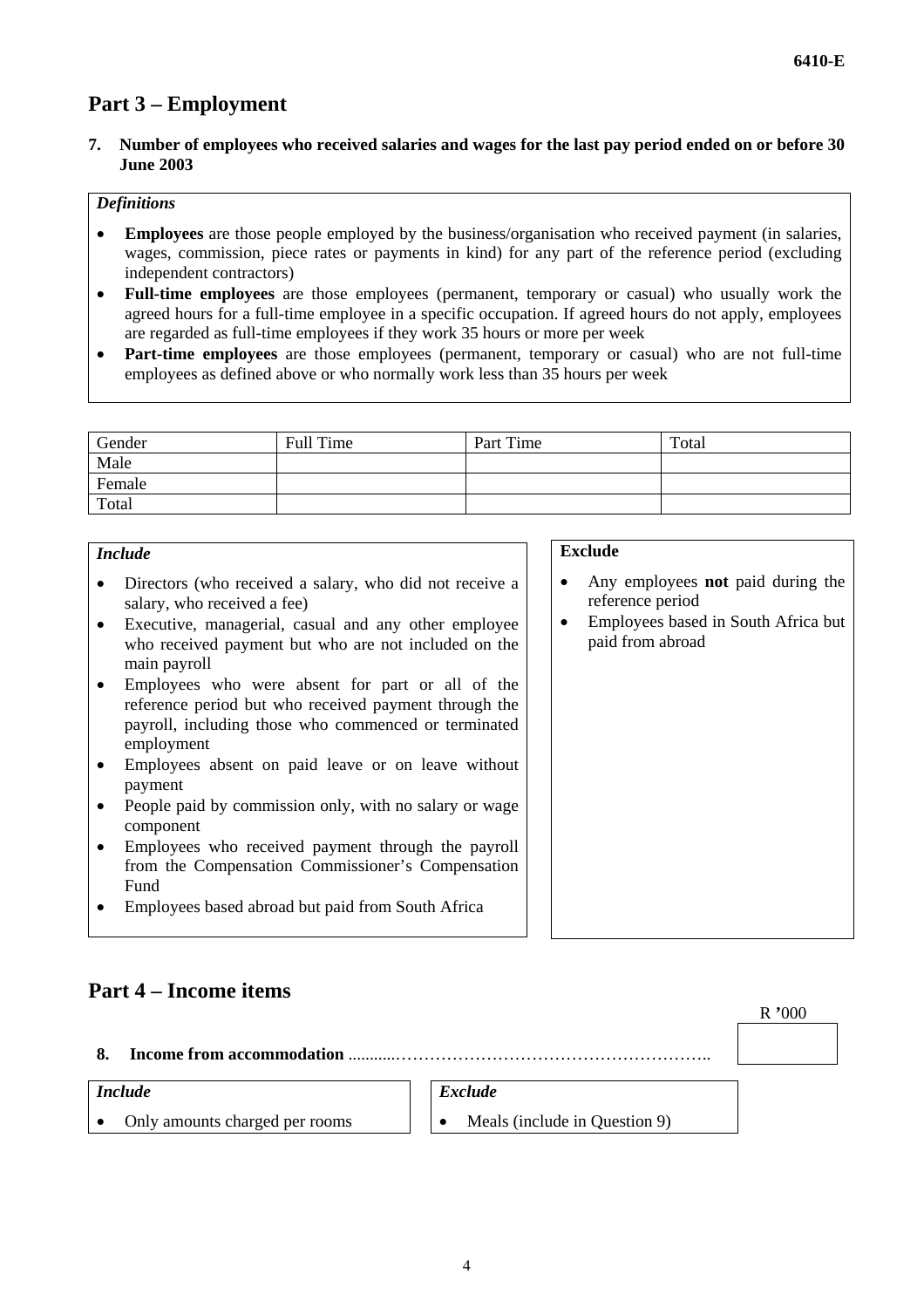# **6410-E**

# R **'**000 **9. Income from restaurant and bar sales** …………………………………………….…. *Include*  • Meals • Liquor sales and tobacco products • Banqueting *Exclude* • Room income R **'**000 **10. Income from services rendered (report net value after discounts given)** ......……….. *Include*  • Income and fees from repairs or services • Amounts received for installations, erections or assembly • Audit, bookkeeping, consulting and other professional services *Exclude*  • Net profit on sales of fixed assets Interest received (include in Question 12) • Export freight charges and transportout R **'**000 **11. Income from the rental and leasing of land, buildings and other structures** ............. *Exclude* • Payments received under hire purchase arrangements R **'**000 **12. Interest received** ......…………………………………………………………………….. *Include*  • Interest on finance leases • Earnings on discounted bills • Interest from deposits in banks and nonbank financial institutions Interest on decentralisation benefits *Exclude* • Capital repayments received R **'**000 **13. Royalties, franchise fees, copyright, trade names and trade and patent rights received** ………………..................................................................................................... *Include*  • Payments received under licensing arrangements R **'**000 **14. Subsidies and incentives received from government** .………………………………... R **'**000 **15. Insurance claims received** ……………………………………………………………….. *Include*

• Claims on damages, theft or loss of office equipments and property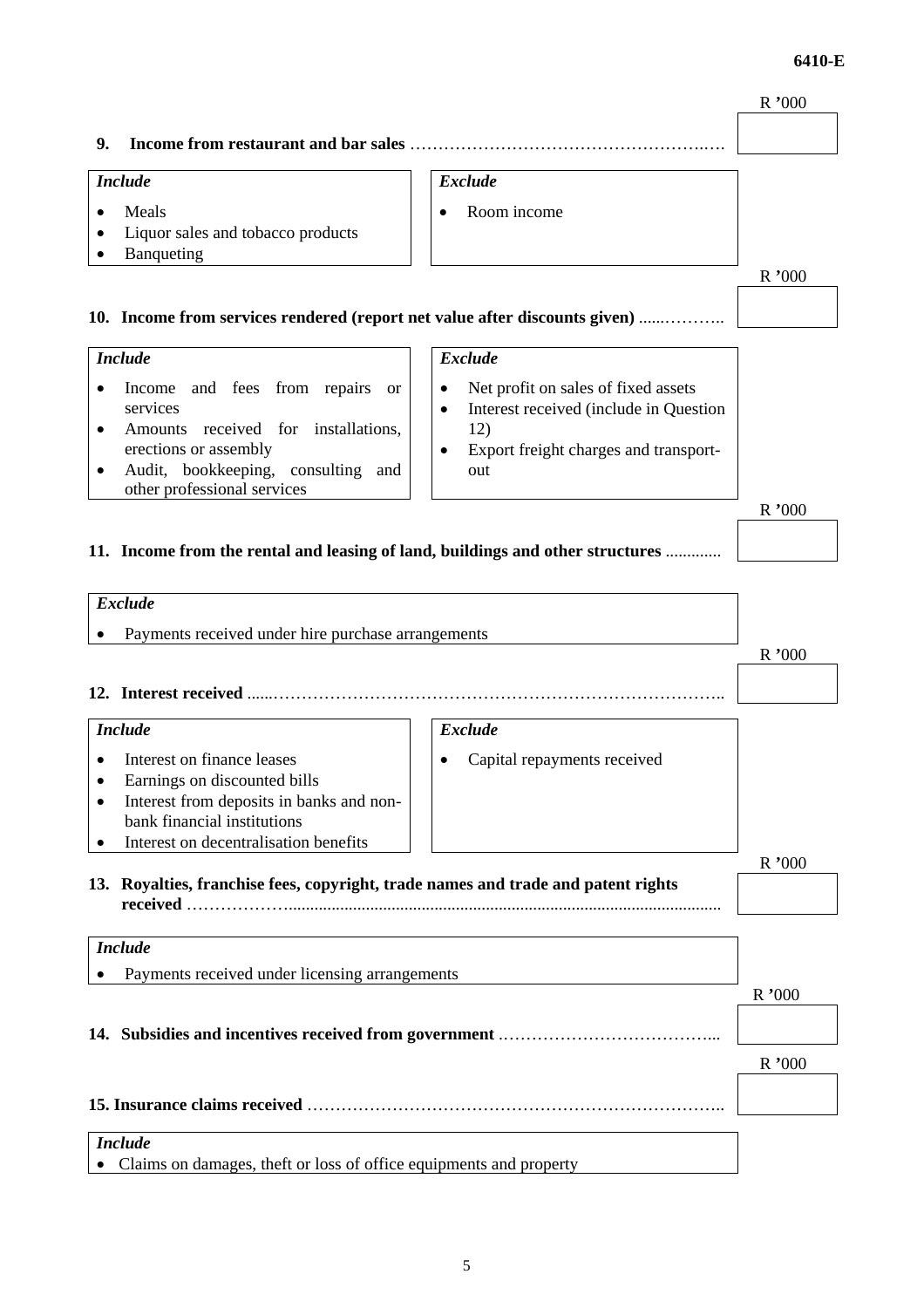#### R **'**000

**6410-E** 

# **16. Other income** ……………………………………………………………………………

# *Include*

- Profit from the redemption, liquidation or revaluation of liabilities, at a value lower than book value, if credited, eg foreign exchange profits
- Profit from the sale or realisation for cash or revaluation of assets at a value higher than book value, if credited
- Net profit on foreign loans as a result of variations in foreign exchange rates or transactions
- Net profit on share trading
- Capital profit
- Sundry income

## *Exclude*

- Extraordinary profit or loss, i.e. not associated with the operations of this enterprise and of a non-recurring nature
- Exclude income from research services

#### **Specify the nature and amount of the two largest items included in 'Other income'**

**17. Total income (Question 8 to Question 16)** ……………………………………………

# **Part 5 – Expenditure items**

**18. Purchases** ……………………………………………………………………………….

R **'**000

**19. Interest paid** ……………………………………………………………………………

### *Include*

- Interest on bank loans
- Interest on loans made to this enterprise from related and unrelated enterprises
- Interest paid in respect of finance leases
- Interest paid on loans from partners
- Expenses associated with discounted bills
- Interest on debentures
- Interest on derivatives

## *Exclude*

- Other bank charges
- Capital repayments

# R **'**000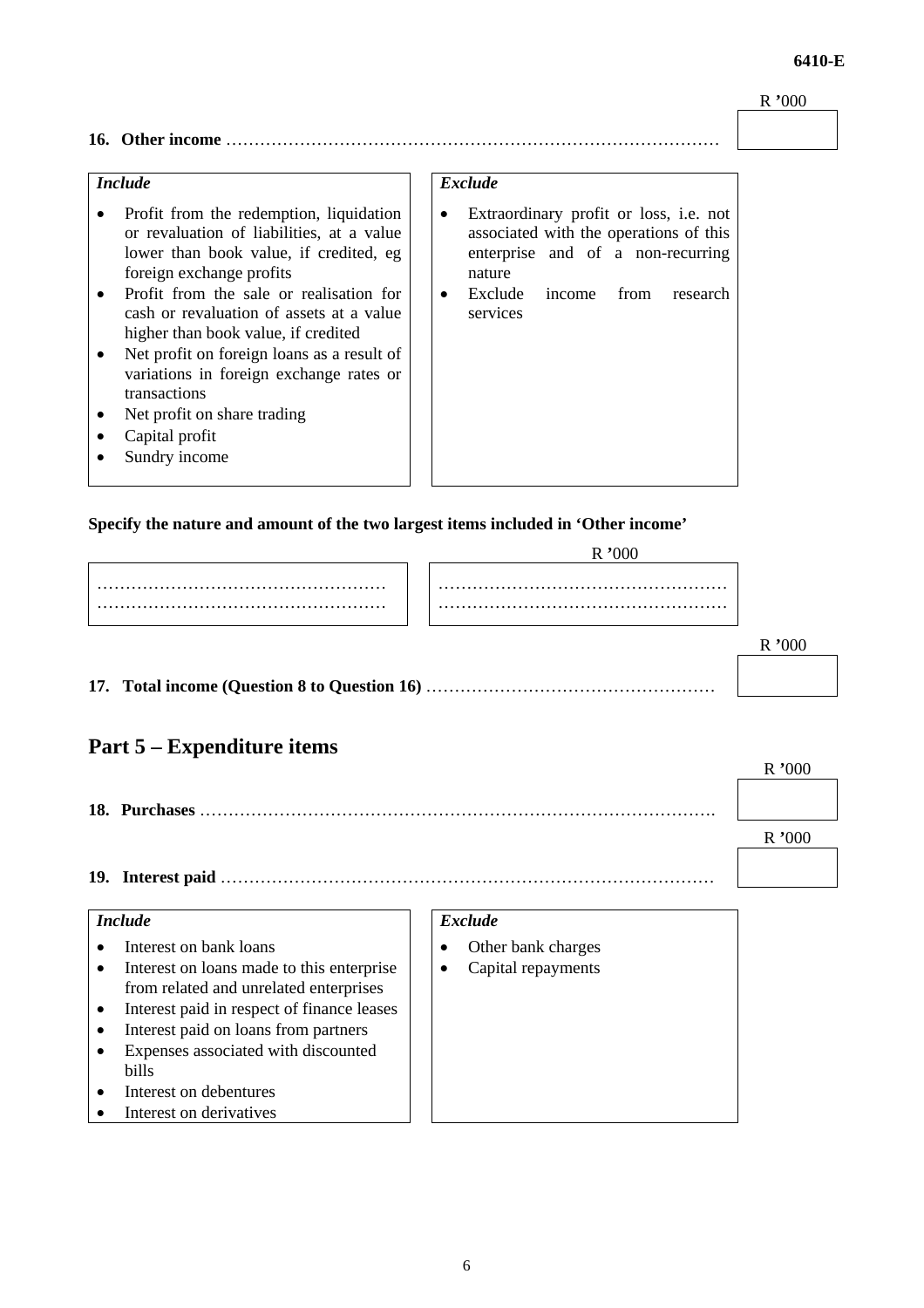#### R **'**000

R **'**000

### **20. Total gross salaries and wages paid during the financial year** ……………………

## *Definition*

• Gross salaries and wages are payments for ordinary-time, standard or agreed hours and overtime hours during the financial year for all permanent, temporary, casual, managerial and executive employers and employees, before taxation and other deductions

# *Include*

- Salaries and/or fees paid to directors, executives and managers • Net entrepreneurial income to the labour input
- of the self-employed
- Commissions paid
- Employer's contribution to pension, provident, medical aid, sick pay and other funds, e.g. Unemployment Insurance Fund and the Commissioner's Compensation Fund
- Payments paid from South Africa to employers or employees based abroad
- Payments for all types of leave
- Incentive payments for piecework or profitsharing schemes
- Fringe benefits paid in cash, e.g. housing, mortgage and rent subsidies, and transport and cell phone allowances
- Allowances and penalty payments
- Value of any salary sacrificed
- Bonuses
- Payments that were made during the reference period but relate to other pay periods, e.g. annual leave, thirteenth cheque and leave gratuity payments

## *Exclude*

- Payments to subcontractors and consultants who are self-employed and not part of this enterprise
- Payments paid from abroad to employers or employees based in South Africa
- Severance, termination and redundancy payments
- Reimbursement of expenses, e.g. travel, entertainment, meals and other expenses
- The imputed value of fringe benefits
- Fringe benefits tax

|                                                                                        | N VVV |
|----------------------------------------------------------------------------------------|-------|
| 22. Royalties, franchise fees, copyright, trade names and trade and patent rights paid |       |
|                                                                                        | R'000 |
|                                                                                        |       |
|                                                                                        | R'000 |
|                                                                                        |       |
|                                                                                        |       |
|                                                                                        | R'000 |
|                                                                                        |       |
| 25. Travelling, accommodation and entertainment expenditure                            |       |
|                                                                                        | R'000 |
|                                                                                        |       |
|                                                                                        |       |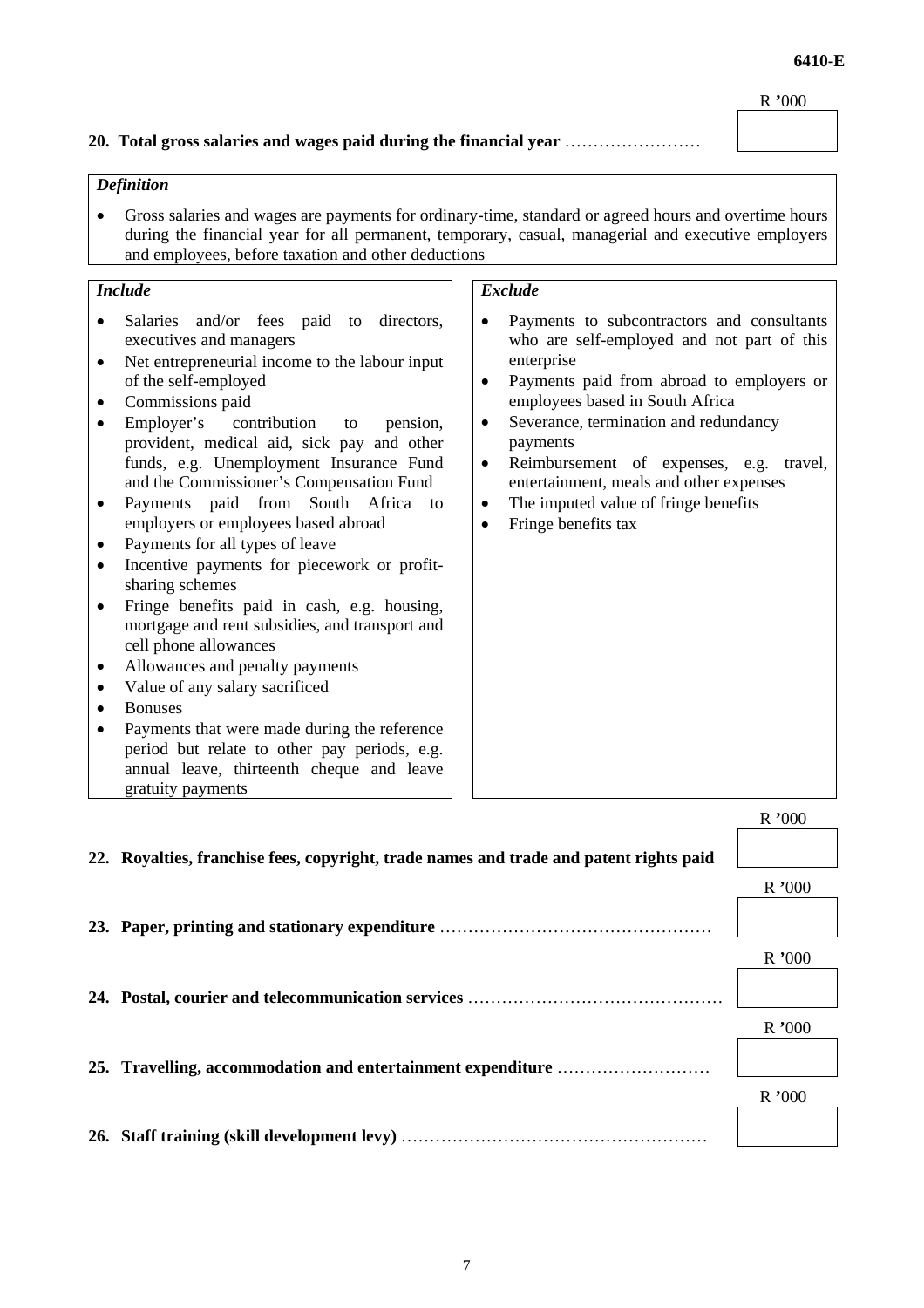#### **6410-E**

|                |                                                                                                                                      | R '000 |
|----------------|--------------------------------------------------------------------------------------------------------------------------------------|--------|
|                | 27. Rental of land, buildings and other structures, including water and electricity                                                  |        |
|                |                                                                                                                                      |        |
|                |                                                                                                                                      | R'000  |
|                |                                                                                                                                      |        |
|                |                                                                                                                                      | R'000  |
|                |                                                                                                                                      |        |
|                |                                                                                                                                      |        |
|                |                                                                                                                                      | R'000  |
|                |                                                                                                                                      |        |
|                |                                                                                                                                      |        |
|                |                                                                                                                                      | R'000  |
|                |                                                                                                                                      |        |
|                |                                                                                                                                      | R'000  |
|                |                                                                                                                                      |        |
|                |                                                                                                                                      |        |
|                |                                                                                                                                      | R'000  |
|                |                                                                                                                                      |        |
|                |                                                                                                                                      |        |
| <b>Note</b>    |                                                                                                                                      |        |
| $\bullet$      | Report depreciation or provision for depreciation as recorded in your financial                                                      |        |
|                | management accounts on buildings, machinery, equipment, office equipment,<br>computers, motor vehicles and other transport equipment |        |
|                |                                                                                                                                      | R'000  |
|                |                                                                                                                                      |        |
|                |                                                                                                                                      |        |
|                | <b>Include</b>                                                                                                                       |        |
| ٠              | Donations, bursaries and sponsorships                                                                                                |        |
|                | Motor vehicle running expenditure, including parts and fuel                                                                          |        |
| ٠              | Payment to outside organisations for staff training                                                                                  |        |
| ٠<br>$\bullet$ | Subcontract and commission expenses<br>Professional services, e.g. audit services, legal expenses and data processing services       |        |
| $\bullet$      | Regional Service Council levies                                                                                                      |        |
|                | Severance, termination and redundancy payments                                                                                       |        |
|                | Subscriptions and membership fees                                                                                                    |        |
|                |                                                                                                                                      |        |

# **Specify the nature and amount of the two largest items included in 'Other expenditure'**

R **'**000

**35. Total expenditure (Question 18 to Question 34)** ………………………………………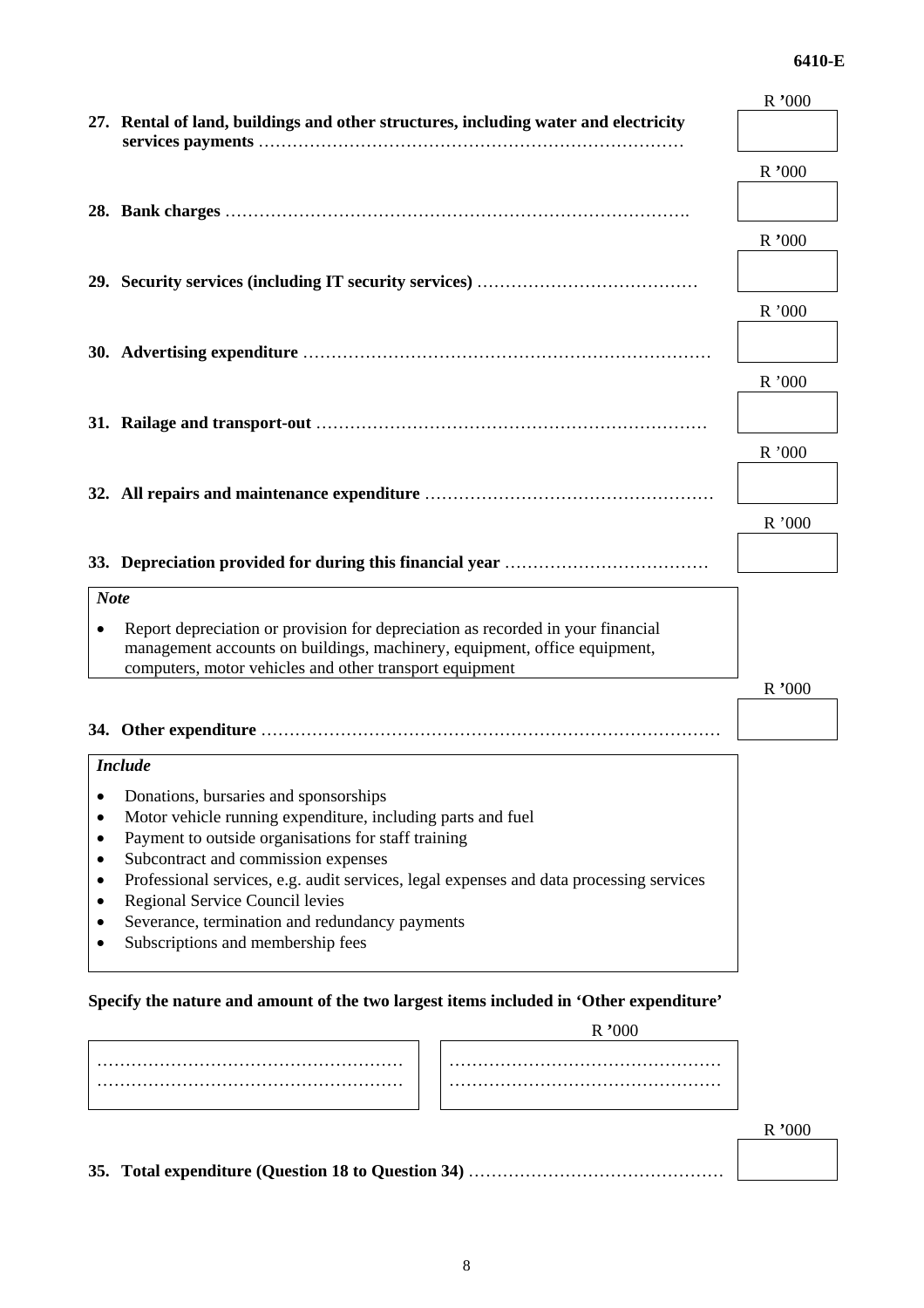# **Part 6 – Profit or loss, company tax and dividends**

|                                                                                       | R'000 |
|---------------------------------------------------------------------------------------|-------|
| 36. Net profit or loss before tax (Question 17 minus Question 35)                     |       |
|                                                                                       | R'000 |
|                                                                                       |       |
|                                                                                       | R'000 |
|                                                                                       |       |
|                                                                                       | R'000 |
| 39. Other dividends (capitalisation issues, scrip dividends or capitalisation shares) |       |
|                                                                                       | R'000 |
| 40. Total dividends paid or provided for during this financial year (Question 38)     |       |
|                                                                                       |       |

# **Part 7 – Assets and liabilities**

| <b>Note</b>                                                  |                                                                                               |       |
|--------------------------------------------------------------|-----------------------------------------------------------------------------------------------|-------|
|                                                              | Report the total book value of assets and liabilities as at the end of the financial year     | R'000 |
| <b>Include</b><br>Debtors, cash and shares<br>Closing stocks | <b>Exclude</b><br>Fixed assets and intangible assets<br>$\bullet$<br>(include in Question 42) |       |
|                                                              |                                                                                               | R'000 |
| <b>Note</b>                                                  | Fixed assets and intangible assets must correspond with Question 46, column (g) 1 to 7        | R'000 |
|                                                              |                                                                                               | R'000 |
|                                                              | 44. Liabilities (excluding owners' equity or shareholders' funds)                             |       |
|                                                              |                                                                                               | R'000 |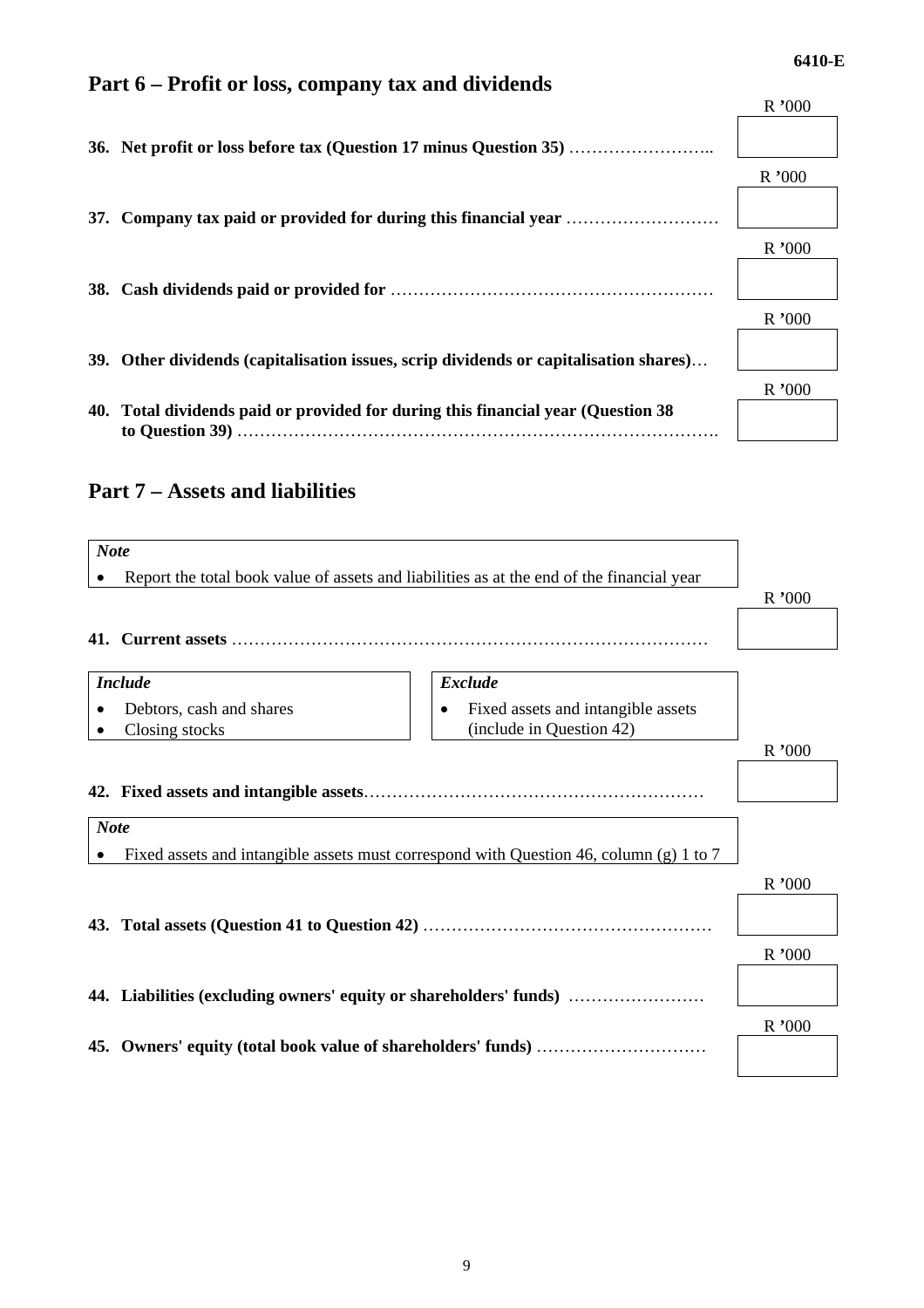# **Part 8 - Book value of assets and capital expenditure**

# **46. Book value of assets and capital expenditure on fixed assets and intangible assets**

## *Notes*

- The value of land and buildings must be shown separately and should be estimated, if necessary (Exclude own private dwelling or living unit thereof)
- Purchases of land and existing buildings and used plant, machinery and vehicles which were not imported, should be included in column (d)
- The value of used plant, machinery and vehicles imported by your enterprise or on your behalf, should be included in column (c)
- Major improvements, additions or extensions to fixed assets, machinery, transport equipment and structures, which improve their performances and increase their capacity or prolong their expected working lives, count as fixed capital formation and should be included in column (c)
- Intangible fixed assets are non-financial produced fixed assets that mainly consist of mineral exploration, computer software, entertainment, literary or artistic originals intended to be used for more than one year
- Intangible non-produced assets are assets that entitle their owners to engage in certain specific activities or to produce certain specific goods or services and to exclude other institutional units from doing so, except with the permission of the owner, e.g. patented entities or purchased goodwill

| Type of asset                                                                 | <b>Book</b><br>value<br>the<br>at<br>beginning<br>of<br>financial<br>year according to<br>balance sheet | Plus<br>Capital expenditure on the<br>erection of new buildings and<br>works; additions to and<br>alterations of existing buildings<br>and works; work in progress<br>capitalised; new plant and<br>machinery; used plant and<br>machinery if imported by you or<br>on your behalf (whether paid to<br>outside contractors or concerns |
|-------------------------------------------------------------------------------|---------------------------------------------------------------------------------------------------------|----------------------------------------------------------------------------------------------------------------------------------------------------------------------------------------------------------------------------------------------------------------------------------------------------------------------------------------|
| (a)                                                                           | (b)<br>R '000                                                                                           | or done by your enterprise itself)<br>(c)<br>R '000                                                                                                                                                                                                                                                                                    |
|                                                                               |                                                                                                         |                                                                                                                                                                                                                                                                                                                                        |
|                                                                               |                                                                                                         |                                                                                                                                                                                                                                                                                                                                        |
| 3 Computers and other IT<br>equipment                                         |                                                                                                         |                                                                                                                                                                                                                                                                                                                                        |
| 4 Transport equipment                                                         |                                                                                                         |                                                                                                                                                                                                                                                                                                                                        |
| 5 Plant, machinery and other<br>office equipment<br>6 Intangible fixed assets |                                                                                                         |                                                                                                                                                                                                                                                                                                                                        |
| 61 Computer software                                                          |                                                                                                         |                                                                                                                                                                                                                                                                                                                                        |
| 62 Other                                                                      |                                                                                                         |                                                                                                                                                                                                                                                                                                                                        |
| Intangible non-produced assets<br>7<br>(goodwill, patented entities, etc)     |                                                                                                         |                                                                                                                                                                                                                                                                                                                                        |
| Total                                                                         |                                                                                                         |                                                                                                                                                                                                                                                                                                                                        |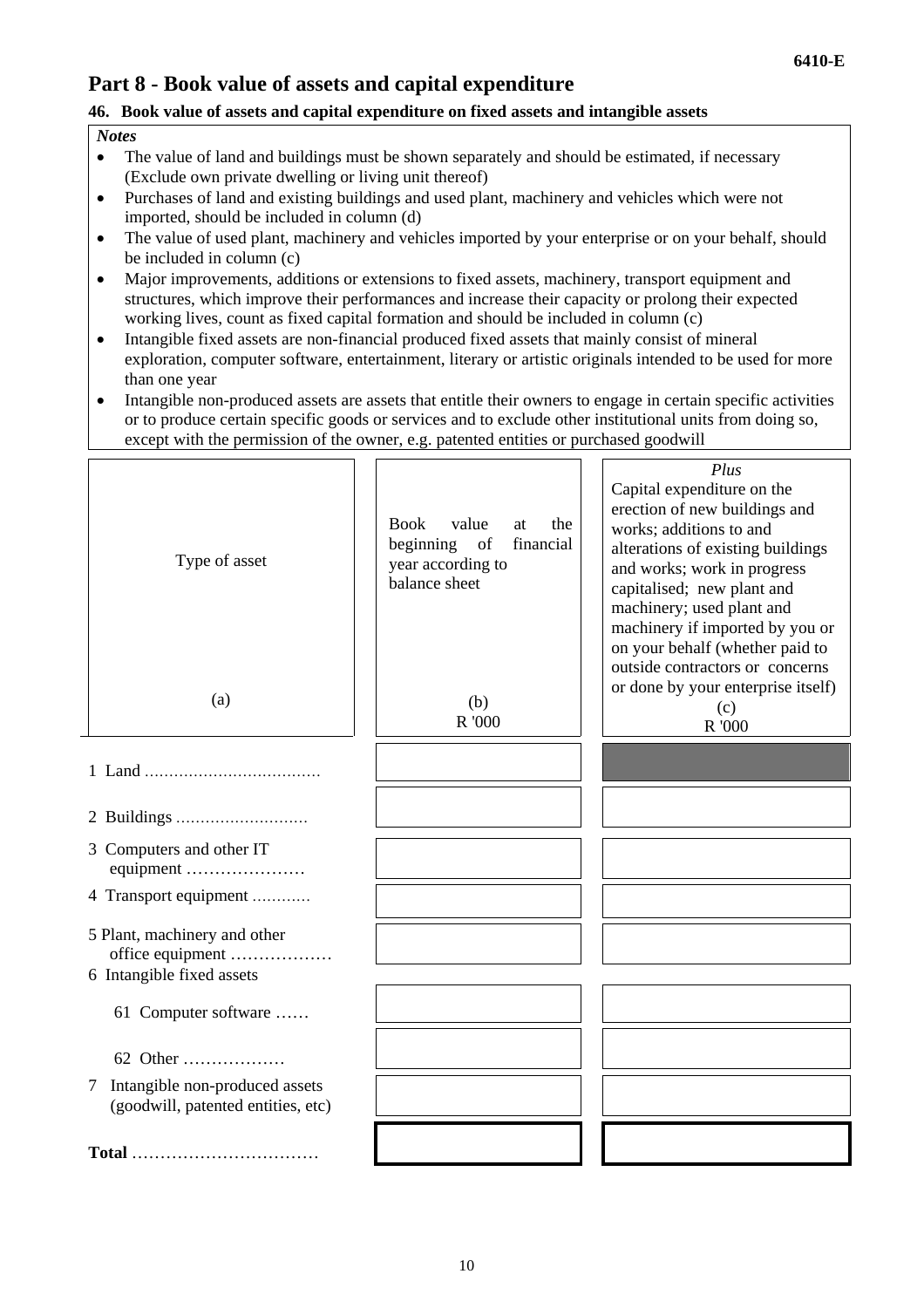**6410-E** 

| Plus                                                                                                                                                 | Plus or minus                                                                    | <b>Minus</b>                                                                             | Equals                                                                             |
|------------------------------------------------------------------------------------------------------------------------------------------------------|----------------------------------------------------------------------------------|------------------------------------------------------------------------------------------|------------------------------------------------------------------------------------|
| Capital expenditure on<br>the acquisition of land;<br>existing buildings and<br>works; used plant,<br>machinery and<br>vehicles; and<br>transfers-in | Sales of assets(-), and<br>revaluation and other<br>adjustments to<br>book value | Depreciation or<br>amortisation during<br>the year (not<br>accumulative<br>depreciation) | Book value at the<br>end of the financial<br>year<br>according to balance<br>sheet |
| (d)<br>R '000                                                                                                                                        | (e)<br>$\,$ $R$ $^{\prime}000$                                                   | (f)<br>R '000                                                                            | (g)<br>$\,$ $R$ $^{\prime}000$                                                     |
|                                                                                                                                                      |                                                                                  |                                                                                          |                                                                                    |
|                                                                                                                                                      |                                                                                  |                                                                                          |                                                                                    |
|                                                                                                                                                      |                                                                                  |                                                                                          |                                                                                    |
|                                                                                                                                                      |                                                                                  |                                                                                          |                                                                                    |
|                                                                                                                                                      |                                                                                  |                                                                                          |                                                                                    |
|                                                                                                                                                      |                                                                                  |                                                                                          |                                                                                    |
|                                                                                                                                                      |                                                                                  |                                                                                          |                                                                                    |
|                                                                                                                                                      |                                                                                  |                                                                                          |                                                                                    |
|                                                                                                                                                      |                                                                                  |                                                                                          |                                                                                    |
|                                                                                                                                                      |                                                                                  |                                                                                          |                                                                                    |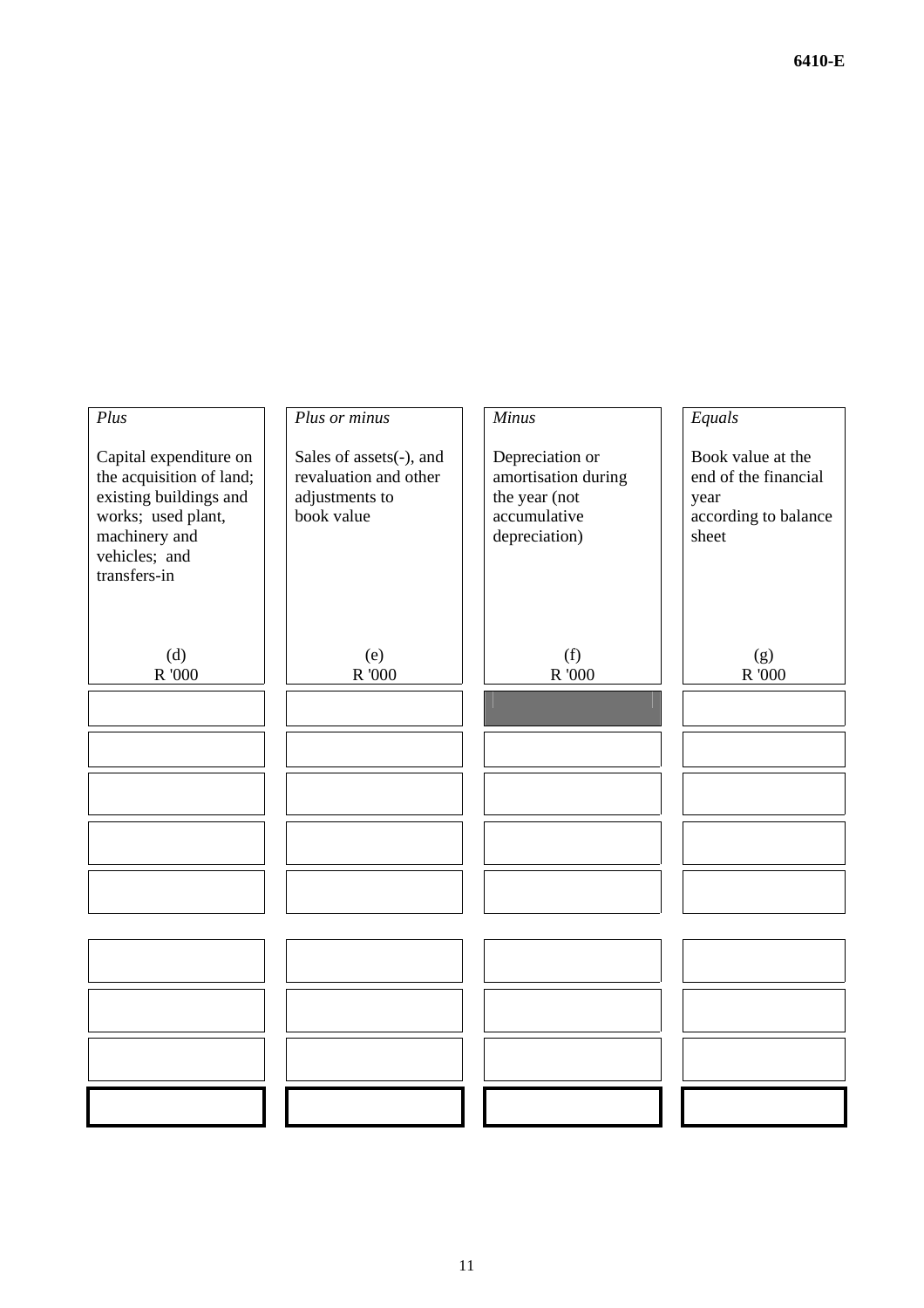# **Part 9 - Geographical distribution of the activities of this enterprise**

Number

- **47. How many accommodation establishments does the enterprise have?** ……………
- **48. In the table below indicate the distribution of employment, salaries and wages, bonuses, grants, fringe benefits, income and expenditure of this enterprise on a branch level and indicate in which town or city and province each branch is situated** 
	- *Notes*
	- Show the number of employees as on the last pay period of the reporting period to which this questionnaire relates
	- If exact figures are not available, provide estimates on a percentage basis
	- This part must be completed for all the establishments of your enterprise. If your number of establishments exceeds the space provided, please duplicate these two pages and attach them to the questionnaire

|                | Number<br>of<br>Enterprise<br>establish |                  | Province                       | All employees          |                                                                                                             |                     |
|----------------|-----------------------------------------|------------------|--------------------------------|------------------------|-------------------------------------------------------------------------------------------------------------|---------------------|
|                |                                         | ments per        |                                | Number of<br>employees | Salaries and wages, bonuses, grants and<br>fringe benefits paid to employees during<br>the reporting period |                     |
|                |                                         | enterprise       |                                |                        |                                                                                                             | % of total salaries |
|                |                                         | (b)              |                                |                        | R '000<br><b>or</b>                                                                                         | and wages etc       |
|                | (a)                                     |                  | (c)                            | (d)                    | (e)                                                                                                         | (f)                 |
| Eg             | Hotel                                   | $\boldsymbol{l}$ | $\boldsymbol{G}\boldsymbol{P}$ | $\pmb{8}$              | 400                                                                                                         | $40\,$              |
|                | Lodge                                   | $\boldsymbol{l}$ | $\boldsymbol{G}\boldsymbol{P}$ | 12                     | 600                                                                                                         | 60                  |
| $\mathbf{1}$   |                                         |                  |                                |                        |                                                                                                             |                     |
| $\overline{c}$ |                                         |                  |                                |                        |                                                                                                             |                     |
| 3              |                                         |                  |                                |                        |                                                                                                             |                     |
| 4              |                                         |                  |                                |                        |                                                                                                             |                     |
| 5              |                                         |                  |                                |                        |                                                                                                             |                     |
| 6              |                                         |                  |                                |                        |                                                                                                             |                     |
| $\overline{7}$ |                                         |                  |                                |                        |                                                                                                             |                     |
| 8              |                                         |                  |                                |                        |                                                                                                             |                     |
| 9              |                                         |                  |                                |                        |                                                                                                             |                     |
| 10             |                                         |                  |                                |                        |                                                                                                             |                     |
| 11             |                                         |                  |                                |                        |                                                                                                             |                     |
| 12             |                                         |                  |                                |                        |                                                                                                             |                     |